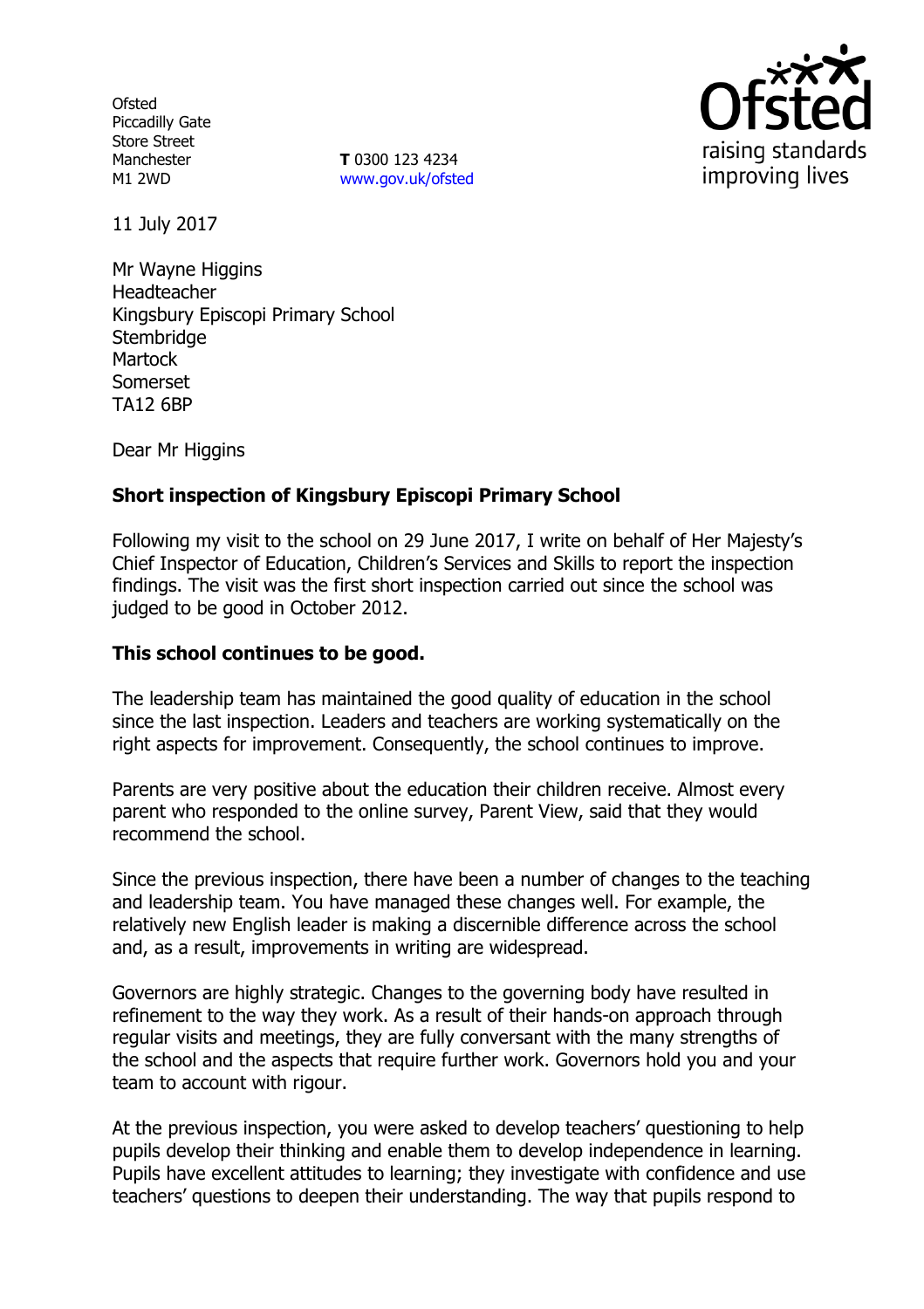

teachers' feedback through reviewing and editing their work enables them to build on their learning successfully. Pupils spoken to on inspection said that this gives them real ownership of their work. As a result, workbooks exemplify that pupils' progress is good overall.

Rightly, you identify that challenging the middle-attaining and most able pupils even more to achieve the highest standards is a key priority.

### **Safeguarding is effective.**

Leaders, including governors, have responded promptly to the local authority safeguarding audit. As a result, policies, procedures and training relating to safeguarding meet requirements and are up to date with current legislation.

Timely intervention and active engagement with multi-agency support is documented and followed up precisely by designated safeguarding leaders. You have ensured that staff know how to use and apply their safeguarding training within their daily routines and work to minimise pupils' risk of harm.

Every parent who responded to the online questionnaire, Parent View, reported that their child is safe at school and well looked after. Pupils agree. They say they feel safe in school and if they have any concerns, they know who to go to. They say that adults help them sort things out quickly. They are conversant with how to keep safe online and are risk-aware about keeping safe on the school site.

#### **Inspection findings**

In order to ascertain that the school remained good, a key line of enquiry was to establish the effectiveness of the teaching of writing across key stages 1 and 2. This is because at key stage 2 in 2016, pupils' outcomes and progress in writing were markedly lower than in reading and mathematics. In addition, too few middleattaining pupils at key stage 1 met the standards that are expected for their age.

- You have wasted no time in tackling the relative weaknesses in writing across the school. Changes to the strategic leadership of English have secured improvement quickly. Current leaders' systematic approach to improve writing is effective.
- Initially, you led a school-wide focus on improving pupils' presentation, handwriting and spelling. This has resulted in teachers and pupils having higher expectations. Consequently, pupils write neatly and with greater stamina and accuracy.
- The second phase of improvement, ably led by your new English leader, has been effective in firmly establishing and fine-tuning teachers' understanding of the assessment of writing. Regular moderation within school and across a cluster of schools has strengthened teachers' understanding of the skills pupils must apply to write at the highest standards. As a result, these aspects are taught with greater rigour. Because of this, pupils in key stage 2 are able to apply their understanding of sentence structure and punctuation with greater success and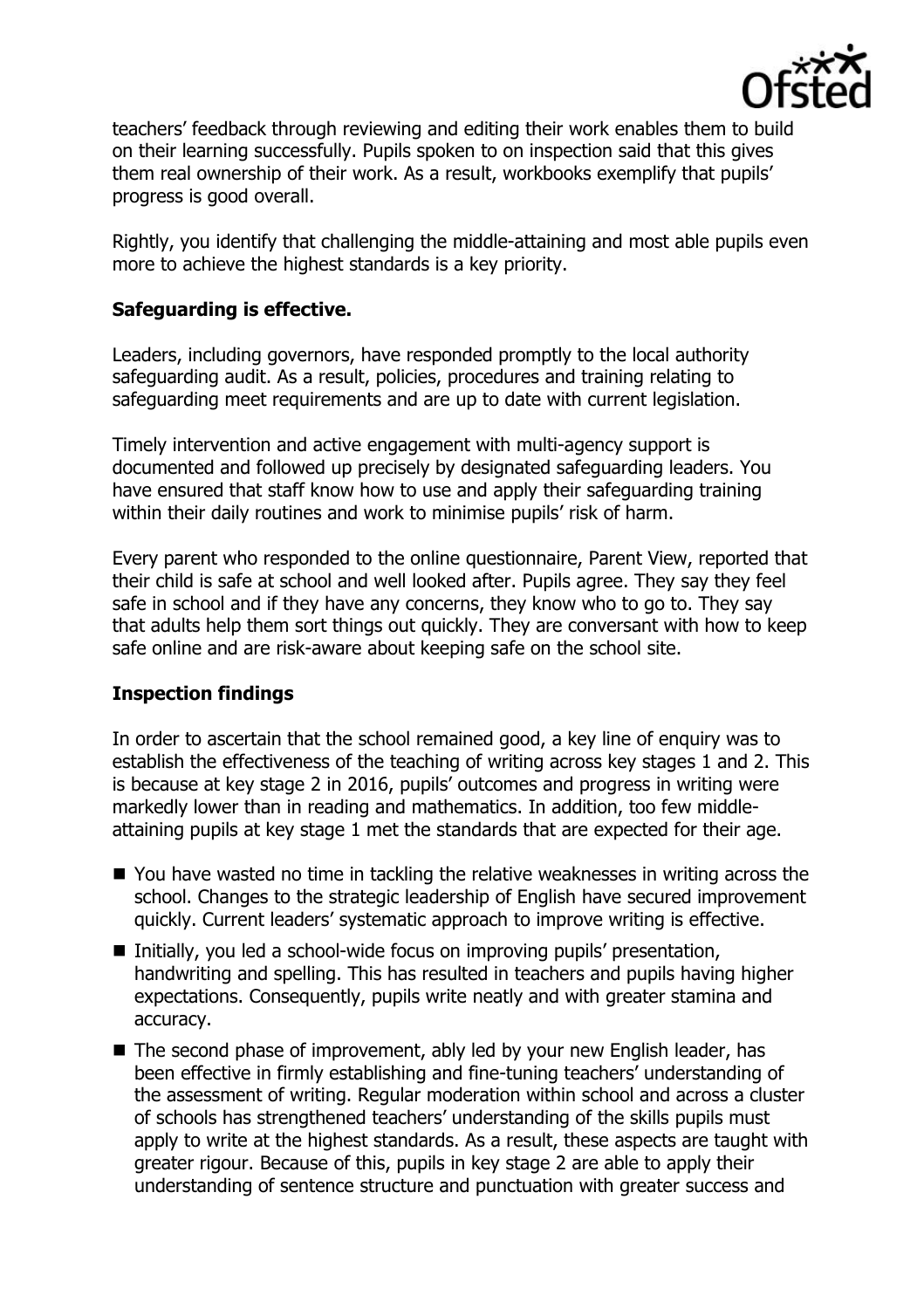

impact.

- Across key stage 1, teachers' expectations of what pupils can achieve in their writing are routinely high. Pupils make consistently good and often rapid progress in their writing. As a result of good teaching in lower key stage 2, the middleattaining pupils that did not reach the standards expected for their age at key stage 1 are catching up quickly.
- The English leader has a clear understanding of strengths and aspects that still require further work. For example, she identifies that the third stage of improvement is to make challenge more immediate in a few classes so that middle-attaining pupils gain more practice at developing writing that meets the highest standards.

Another aspect I looked at was how well the middle-attaining and most able pupils were challenged in mathematics at key stage 1. In 2016, a smaller than average proportion of middle-attaining girls reached the standards that are expected for their age.

- The teaching of mathematics is bringing about pupils' progress that is good overall. In recent months, there has been a greater focus on teaching pupils to apply their understanding of mathematics and solve problems. However, you know that this is new and a few girls are not yet achieving as highly as boys in key stage 1.
- The areas for improvement in mathematics are not yet as firmly established as they are in English. As a result, although the most able pupils make sound progress in mathematics overall, their progress is not yet as rapid as that of the middle- and lower-attaining pupils. You know this is a key priority for the school.

Over a number of years, pupils' achievement in reading has been high and consistently above the national average. In 2016, high standards in reading were maintained at the end of key stage 2. However, at key stage 1, while outcomes remained in line with the national average, a few middle-attaining pupils did not meet expected standards. I looked at these pupils' progress now they are in Year 3, along with the school's strategy for teaching reading.

- $\blacksquare$  Pupils use and apply their phonics skills well to tackle unknown words. Systems to support regular reading and interventions to help pupils who have fallen behind to catch up are making a positive difference. Leaders' checks on pupils' reading development enable pupils to get the specific support and help they need. As a result, these pupils read with greater fluency and accuracy.
- Activities led by the teacher to develop pupils' comprehension skills are gradually enabling pupils to deepen their understanding of what they read. However, independent activities do not consistently allow pupils to apply their understanding of comprehension. As a result, some pupils gain ample practice at retrieving information from texts, but this does not develop their understanding of the themes and events in stories as proficiently as it could.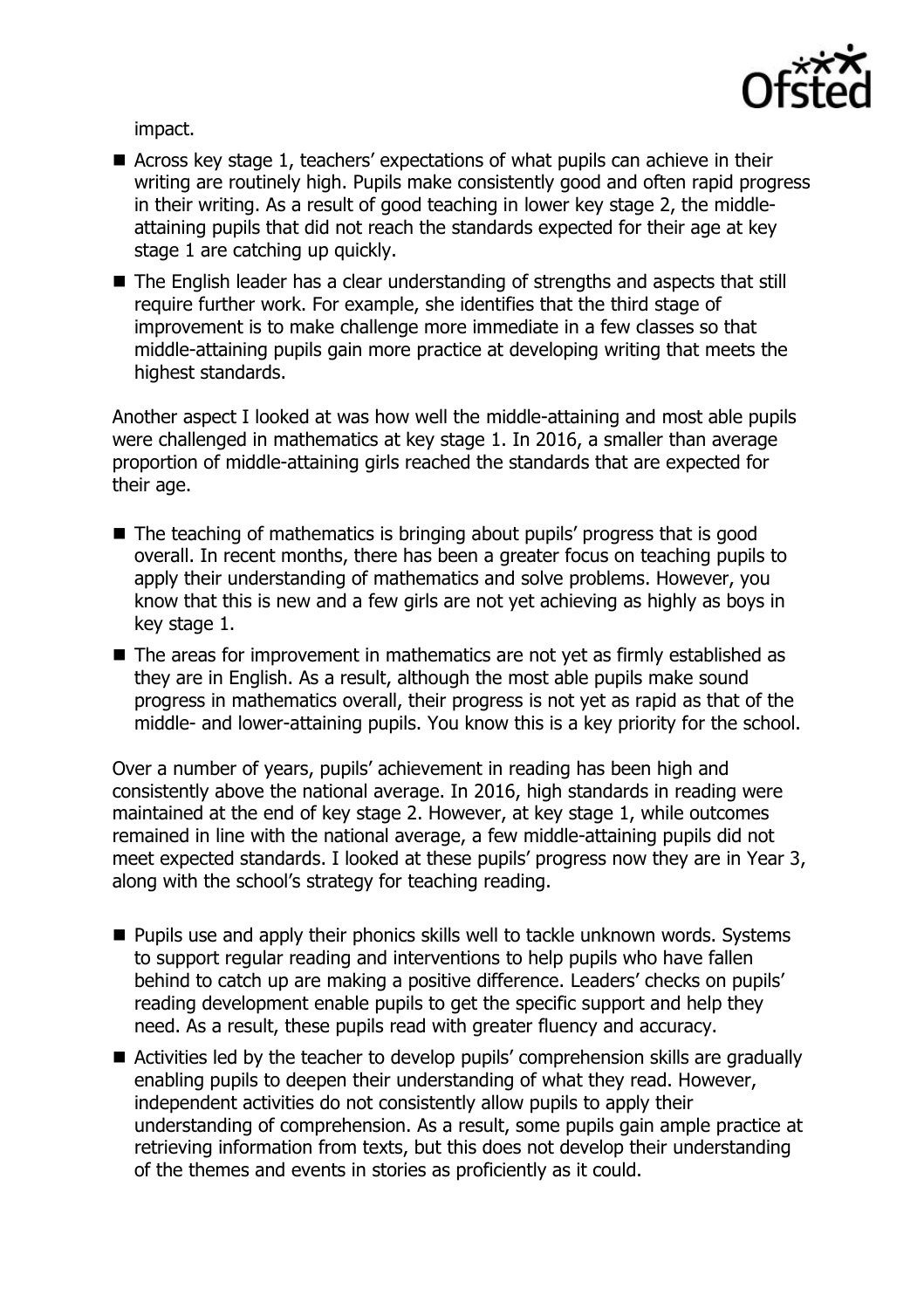

Another key line of enquiry looked at the rigour with which leaders, including governors, hold the school to account to raise pupils' outcomes even further. This is because there was some variance in pupils' performance information for specific groups of pupils in 2016, including for a small number of pupils who have special educational needs and middle-attaining girls at key stage 1.

- Governors are highly strategic and understand the strengths and weaknesses in the school. Governors check the impact of funding and support for specific groups of pupils, including those who have special educational needs and/or disabilities. Pupil premium funding and funding for service pupils is accounted for and governors' monitoring in this regard is increasingly effective.
- Senior leaders undertake regular checks on pupils' learning, including book scrutiny and through meetings with teachers. However, leaders' checks do not take into account pupils' prior attainment. As a result, progress of the most able pupils is not fully accounted for. Governors have not insisted that this group of pupils is monitored routinely.
- The headteacher holds teachers to account through regular meetings to review pupils' performance. For example, timely interventions for pupils who have special educational needs and/or disabilities are effective in accelerating pupils' progress in spelling and phonics. However, you accurately identify that the progress of this group of pupils needs to be checked more precisely so that the progress these pupils make in their classwork is as rapid as it is in small-group and individual intervention work.
- A small minority of parents who responded to the online questionnaire, Parent View, reported that they would like more information about their child's progress.

#### **Next steps for the school**

Leaders and those responsible for governance should ensure that:

- $\blacksquare$  the teaching of mathematics challenges middle-attaining pupils and the most able pupils to reason and solve problems in mathematics so a greater proportion of pupils reach the highest standards
- leaders' checks on teaching and learning take full account of pupils' prior attainment so that any gaps in learning are identified and middle-attaining pupils and the most able pupils make consistently rapid progress in writing and mathematics
- $\blacksquare$  governors insist that the information they receive takes full account of all groups of pupils, including the most able and pupils who have special educational needs, so that the impact of leaders' actions to sustain pupils' high rates of performance can be accurately measured.

I am copying this letter to the chair of the governing body, the regional schools commissioner and the director of children's services for Somerset. This letter will be published on the Ofsted website.